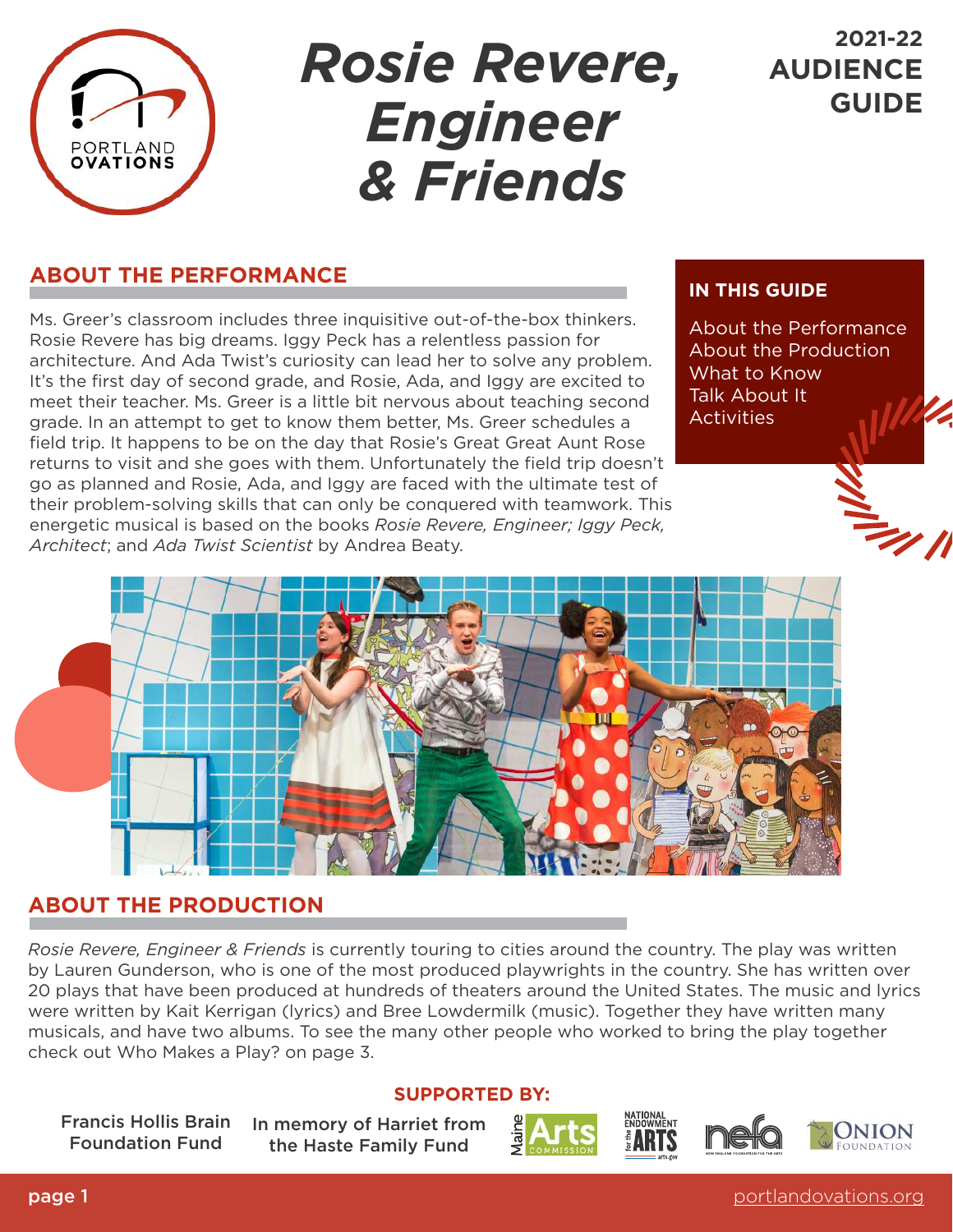## **WHAT TO KNOW**

## **WHAT DOES A SCIENTIST DO?**

A scientist is someone who is curious about the world and asks questions to help them figure it out. Anyone with these traits can call themselves a scientist (just like anyone who makes art can call themselves an artist). A person whose job it is to be a scientist is someone who has expert knowledge in life or physical sciences. Life sciences include biochemistry, microbiology, botany, zoology, and ecology. Physical sciences include physics, chemistry, astronomy, Earth science, geology, oceanography, meteorology, and Space science. Scientists gather information from observations and research, then they make a hypothesis (a guess) about what might happen next. They test to see if their guess is right and then share their learning with others.

## **WHAT DOES AN ENGINEER DO?**

An engineer is someone who uses science and math to develop solutions to problems. They start by asking, What is the problem? Who has the problem? Why is it important to solve it? There are many kinds of engineers including aerospace engineers, architectural engineers, agricultural engineers, software engineers, mechanical engineers, and civil engineers (who build bridges).

## **HOW DOES A BRIDGE WORK?**

Bridges are ways for people to cross over bodies of water, canyons, railroads, or roads. If we didn't have bridges it would be much harder to get to places. The first bridge was likely a log or sturdy vine that went across a stream. The first person-made bridge is thought to be an arch bridge build in 2200 BCE in Babylon made of stone. Today, Engineers design and build bridges. A bridge can be just a few feet or many miles. A bridge needs to be very strong so that it can hold its own weight as well as the weight of people and vehicles that need to cross it. It also needs to be strong to stand up to natural occurrences such as strong winds, ocean currents, and earthquakes. Most bridges are made of concrete, steel, and wood framing. There are seven different kinds of bridges – girder bridges, truss bridges, arch bridges, cantilever bridges, suspension bridges, cable-stayed bridges, and movable bridges (like a drawbridge). Engineers design different types of bridges based where a bridge is needed. One of the most famous bridges in America, the Golden Gate Bridge in California, is a suspension bridge.

## **WHAT IS FAILURE?**

In *Rosie Revere, Engineer & Friends*, Rosie's invention doesn't work right and she feels sad, frustrated and embarrassed that it failed. Failure is when something does not go as expected. We often think of failure as a bad thing but experts on human behavior, the brain, and education think that failure is an important part of being human. Failure is an inevitable part of learning! When you learned to walk you fell down a lot, but you got back up and tried again. You learned from your falls how to use your body to find your balance. That is the same way you can approach failure in different parts of your life – through hard work, feedback, and multiple attempts. One of the important things to remember is that you are not a bad person if you fail. Often you might not get it "right" but this is okay because you still learned something from the experience.

## **WHO IS ROSIE THE RIVETER?**

In the play, Rosie's Great Great Aunt Rose is based on a figure from American history named Rosie the Riveter. The 'real' Rosie the Riveter was a famous fictional character in American history. During World War II, millions of American men were overseas fighting. So, many of the jobs that kept the country running were without workers. Women took the place of the men who usually worked these jobs. The American government created a poster to encourage women to get jobs in factories, farms, and mills. The strong woman on the poster was nicknamed Rosie the Riveter because one of these important war-time jobs was working the factories that produced equipment for the troops - things like tanks and artillery. These were factories in which women rarely, if ever, worked and the government needed to change that perspective. World War II was one of the first times in our history that women had access to jobs traditionally worked solely by men. Rosie really did rivet things

but that was just one of her jobs! Unfortunately, when the war ended many of the women lost their jobs. However, the independence and agency that many of these women discovered helped fuel the revival of the feminist movement in the 1960s.

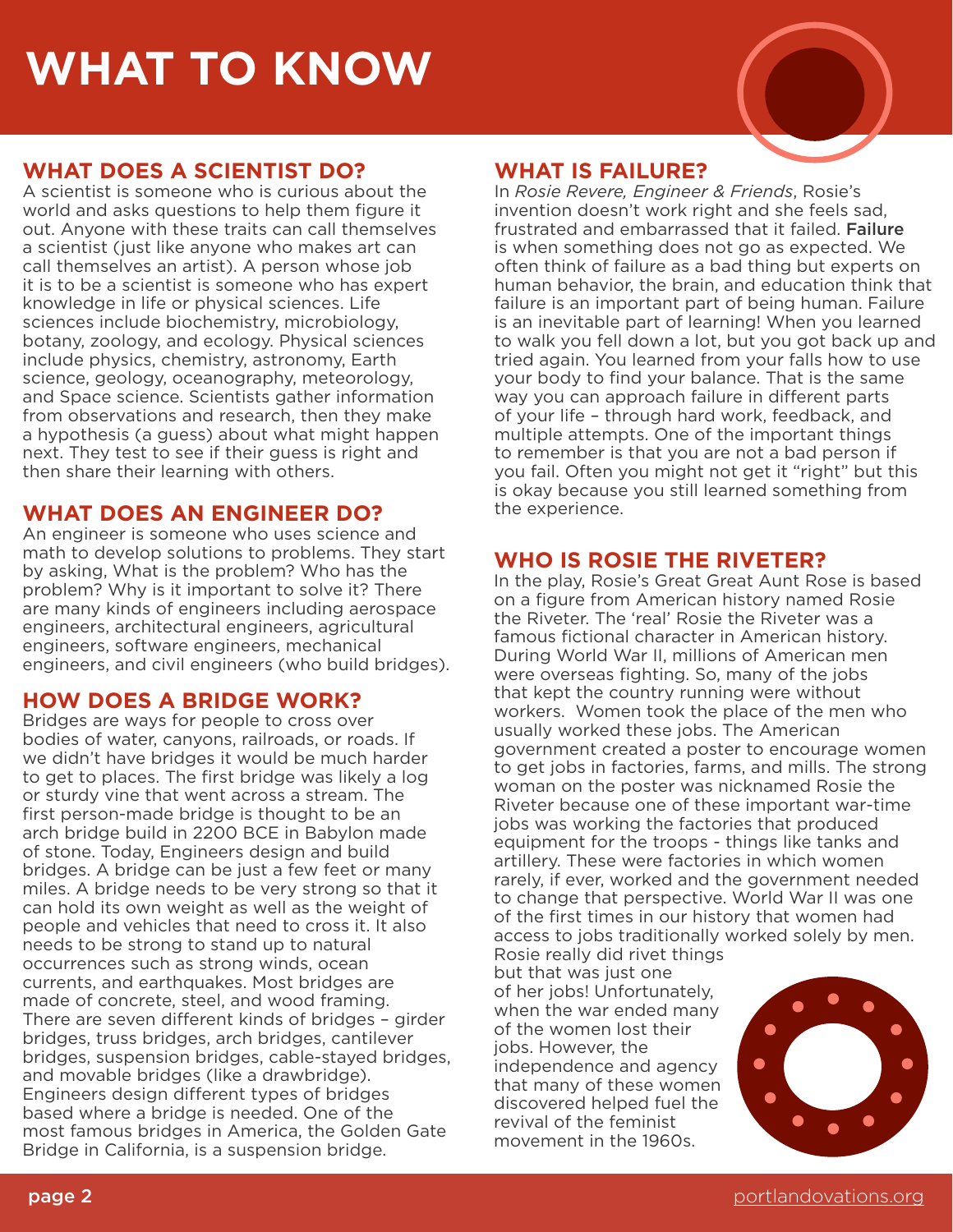### **WHO MAKES A PLAY?**

There are many different types of artists and technicians who work together to create a play. Which one sounds interesting to you? Why?



#### **ACTOR**

The person who takes on the role of a character in the perfomance.

#### **CHOREOGRAPHER**

The person who creates the dance and movement for the performers.

#### **SET DESIGNER**

The person who creates what the stage will look like including what walls and furniture will be on stage.

#### **COSTUME DESIGNER**

The person who creates the clothes for the performance.

#### **SOUND DESIGNER**

The person who creates the sound and music that is played during the performance.

#### **PLAYWRIGHT**

The person who writes the script for the performance.

#### **DIRECTOR**

The person who tells the actors in the play or performance where to move and what emotion to show when they speak.

#### **LIGHTING DESIGNER**

The person who creates what kind of light will be onstage during the performance.

# **WHAT TO KNOW ACTIVITIES**

## **BOOK OR PLAY?**

Visit your local library and borrow *Rosie Revere, Engineer* by Andrea Beaty. Read it to yourself, a friend, or have someone else read it to you. After you see the play, compare and contrast the book with the play. What was similar across the two? What was different between the two? How did the theater performance feel different from the story you read? Using specific examples, explain which version of the story you enjoyed more and why?

### **MAKE A PLAY**

With your family, friends, stuffed animals, or figurines you can turn any story into a play. The difference between writing a story and performing it is that the story is all told through characters talking to each other and acting out the actions. Actor's have a toolbox of skills that they use when performing to show different emotions – their faces, their bodies, their voices. You've got these tools too!

#### **POSTER ART**

The original Rosie the Riveter poster was meant to inspire women to go work in places where they previously weren't allowed to. In the play, Rosie Revere struggles with confidence. What words of encouragement are helpful when you feel this way? Inspired by these words, draw, paint or collage your own poster with a motivational phrase that inspires you. Use colors and images that also make you feel inspired.

> **CLICK** [to check out the original](https://americanhistory.si.edu/collections/search/object/nmah_538122)  Rosie the Riveter poster.

## **ENGINEER A BRIDGE**

Hopefully you don't get stuck on an island and have to build a real bridge like Rosie, Ada and Iggy did. However, you can build a marshmallow and toothpick bridge and see how much weight it can hold.

## **CLICK** to check out the [step by step guide.](https://portlandovations.org/wp-content/uploads/2022/02/Rosie-Revere-Engineer-and-Friends_Create-a-Bridge_fy22_V1.pdf)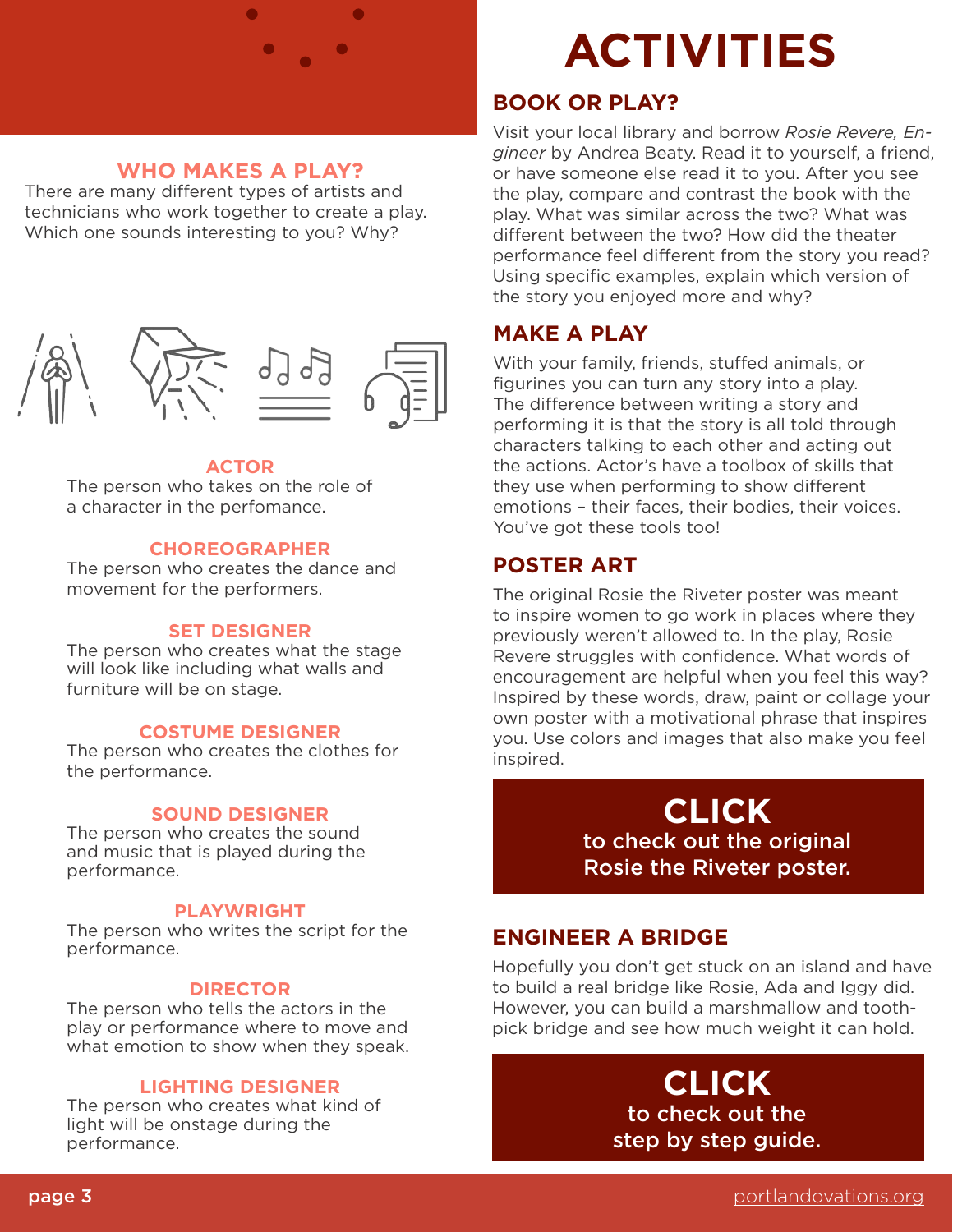## **TALK ABOUT IT**

- What is the play about? Who are the main characters?
- What problems do the characters encounter? How do they create solutions to the obstacles they face?
- What is the relationship like between Rose and her Great Great Aunt? Among Rosie, Iggy, and Ada?
- What does Rosie learn about failure?
- What part of the play did you like best, and why? What character did you like best, and why?
- Did seeing the play make you want to learn more about engineering and using math and science to solve problems?
- Did seeing the play make you want to see more plays and performances in the future?
- What are the differences between attending a live performance and going to a movie or watching television? ?

## **YOU, THE AUDIENCE**

An audience member is a part of a larger community – an audience - and we all work together to create our theater experience. The performers are very aware of the audience while they perform. Sharing their hard work and joy with you is one of the best parts of being a performer. Each performance calls for different audience responses. Lively bands, musicians and dancers may desire audience members to clap and move to the beat. Other performers require silent focus on the stage and talking from the audience can be distracting. The cast of *Rosie Revere, Engineer & Friends* highly encourage clapping, laughing and cheering at the parts of the play that you enjoy.